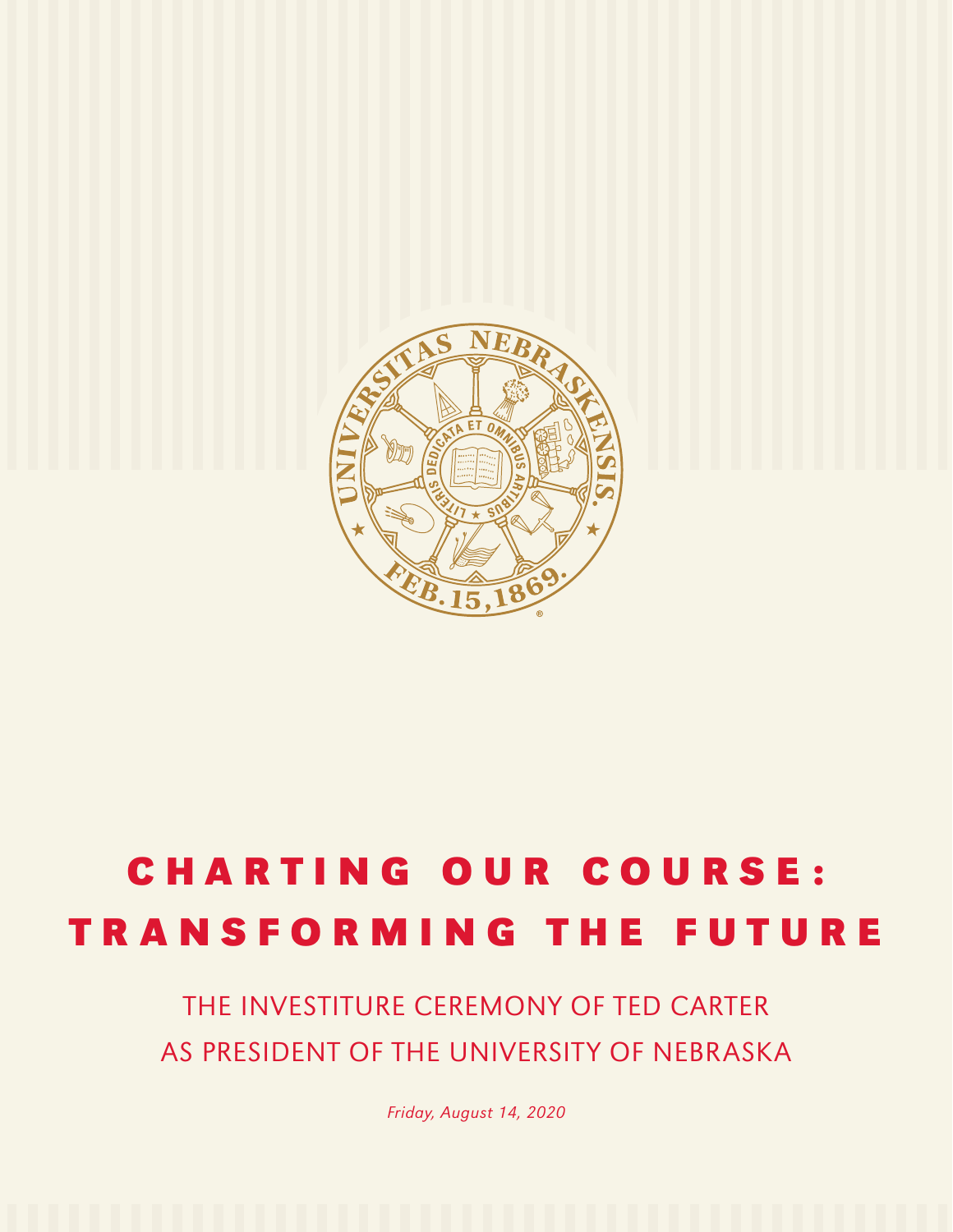# INVESTITURE CEREMONY

#### **James D. Pillen, D.V.M., Presiding Chair, Board of Regents University of Nebraska**

| <b>PROCESSIONAL</b>    | The Palladium Brass<br>La Mourisque by Tylman Susato                                                                                                                                               |
|------------------------|----------------------------------------------------------------------------------------------------------------------------------------------------------------------------------------------------|
| NATIONAL ANTHEM        | The Palladium Brass                                                                                                                                                                                |
| <b>WELCOME</b>         | James D. Pillen, D.V.M.<br>Chair, Board of Regents, University of Nebraska                                                                                                                         |
| <b>VIDEO GREETINGS</b> | Representing the University of Nebraska Board of Regents<br>James D. Pillen, D.V.M.                                                                                                                |
|                        | Representing the University of Nebraska Student Regents<br>Max Beal<br>University of Nebraska at Kearney                                                                                           |
|                        | Veronica Miller<br>University of Nebraska-Lincoln                                                                                                                                                  |
|                        | Jabin Moore<br>University of Nebraska at Omaha                                                                                                                                                     |
|                        | Tom Schroeder<br>University of Nebraska Medical Center                                                                                                                                             |
|                        | Representing the University of Nebraska Administration<br>Jeffrey P. Gold, M.D.<br>Chancellor, University of Nebraska Medical Center and University of Nebraska at Omaha                           |
|                        | Ronnie D. Green, Ph.D.<br>Chancellor, University of Nebraska-Lincoln                                                                                                                               |
|                        | Douglas A. Kristensen, J.D.<br>Chancellor, University of Nebraska at Kearney                                                                                                                       |
|                        | Representing the University of Nebraska Faculty<br>Kwame S. N. Dawes, Ph.D.<br>Chancellor's Professor of English and Glenna Luschei Editor of Prairie Schooner,<br>University of Nebraska-Lincoln  |
|                        | Representing the University of Nebraska Staff<br>Carmen R. Brewer, M.S.Ed.<br>Staff Senate President and Associate Director of Graduate Studies and Research,<br>University of Nebraska at Kearney |
|                        | <b>Scott Frost</b><br>Head Football Coach, University of Nebraska-Lincoln Athletics                                                                                                                |
|                        |                                                                                                                                                                                                    |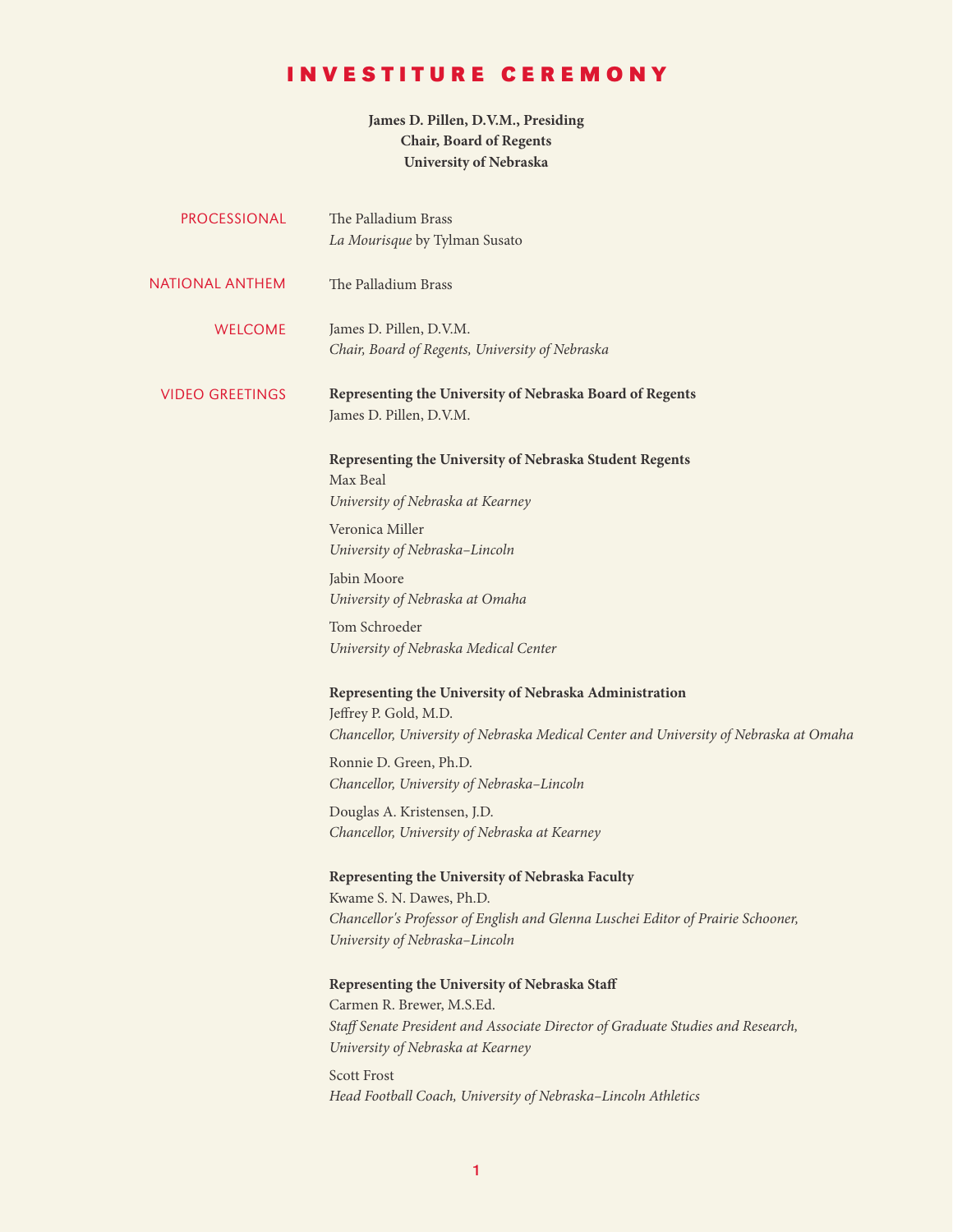|                                          | Representing the University of Nebraska Faculty Senate Presidents<br>Nicole R. Buan, Ph.D.<br>Associate Professor, Biochemistry, University of Nebraska-Lincoln |
|------------------------------------------|-----------------------------------------------------------------------------------------------------------------------------------------------------------------|
|                                          | Brandy L. Clarke, Ph.D.<br>Associate Professor, Psychology, University of Nebraska Medical Center                                                               |
|                                          | Martonia C. Gaskill, Ph.D.<br>Associate Professor, Teacher Education, University of Nebraska at Kearney                                                         |
|                                          | C. Elliot Ostler, Ph.D.<br>Professor, Educational Leadership, University of Nebraska at Omaha                                                                   |
|                                          | <b>Representing the Presidential Search Committee</b><br>Lance C. Pérez, Ph.D.                                                                                  |
|                                          | Dean, College of Engineering, University of Nebraska-Lincoln                                                                                                    |
|                                          | Representing the University of Nebraska Foundation<br>Brian F. Hastings<br>President and CEO                                                                    |
|                                          | Representing the University of Nebraska Alumni<br>Secretary Chuck Hagel<br>Former U.S. Secretary of Defense, University of Nebraska at Omaha Alumnus            |
|                                          | Representing the Nebraska Legislature<br>Senator John Stinner<br>District 48                                                                                    |
|                                          | Representing the Higher Education Community<br>James B. Milliken, J.D.                                                                                          |
| <b>INTRODUCTION OF</b><br><b>SPEAKER</b> | Chancellor, University of Texas System<br>James D. Pillen, D.V.M.                                                                                               |
| <b>REMARKS</b>                           | The Honorable Pete Ricketts<br>Governor, State of Nebraska                                                                                                      |
| <b>INSTALLATION OF</b><br>THE PRESIDENT  | James D. Pillen, D.V.M.                                                                                                                                         |
| RESPONSE                                 | Ted Carter<br>President, University of Nebraska                                                                                                                 |
| <b>RECESSIONAL</b>                       | The Palladium Brass<br>Canzona Bergamasa by Samuel Scheidt                                                                                                      |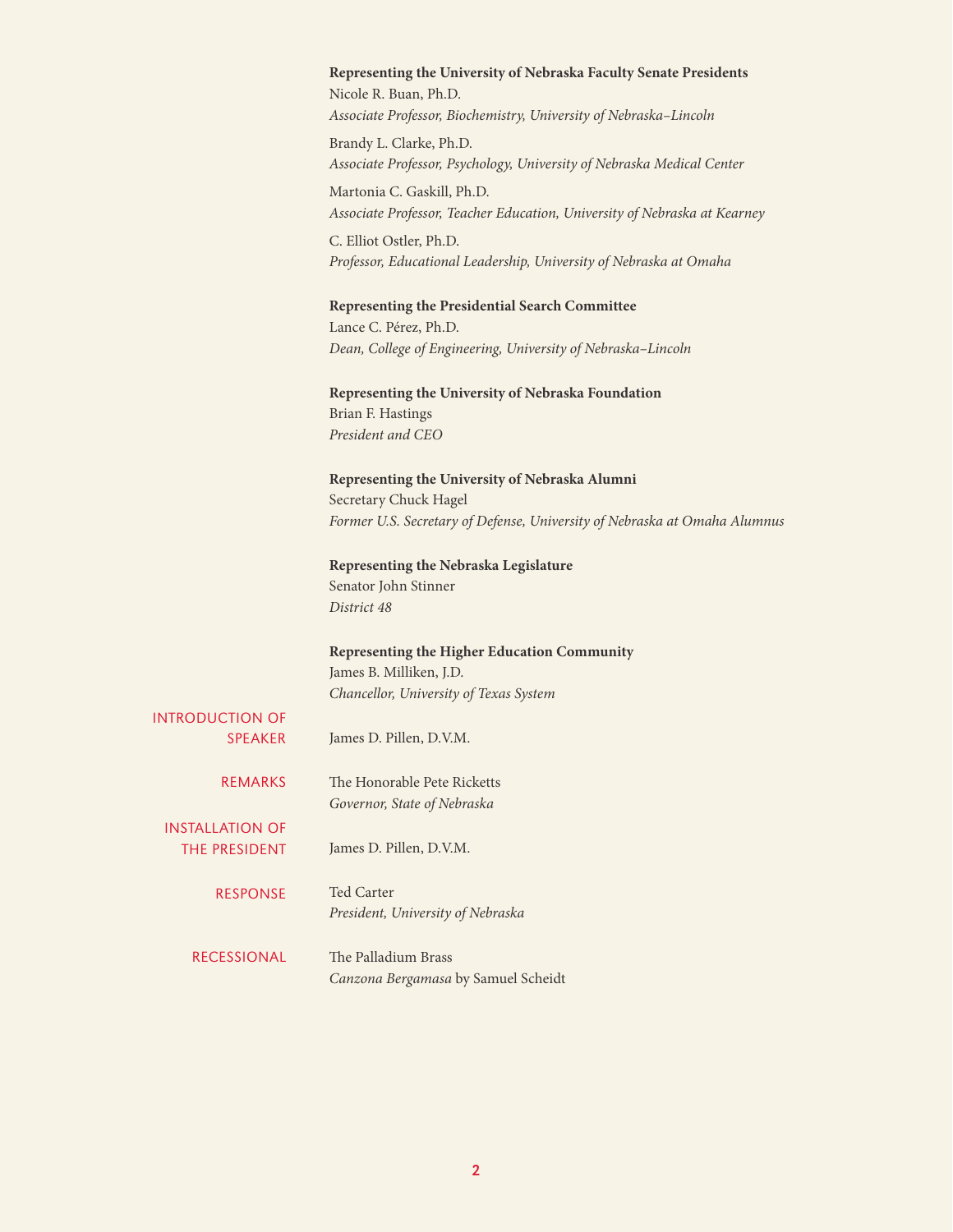# TED CARTER



Walter "Ted" Carter, Jr. began his term as the University of Nebraska's eighth president on January 1, 2020.

Carter, 61, served as superintendent of the U.S. Naval Academy in Annapolis, MD, from 2014 to 2019, the longest continuously-serving superintendent in Annapolis by special request of the Secretary of the Navy and the Chief of Naval Operations. As superintendent the Naval Academy's equivalent of a university president—Carter oversaw all functions of the institution, including leadership of 4,400 students and 1,500 faculty and staff, management of a \$500 million budget, and oversight of academics, facilities, admissions, and policy.

He also formed the nation's first accredited cyber operations major and accredited a nuclear engineering major at the Naval Academy. During his tenure, the academy was ranked the nation's No. 1 public university by Forbes Magazine. Prior to that role, Carter was

president of the U.S. Naval War College in Newport, RI, where he led 1,600 resident students, 100,000-plus distance education students, and 600 faculty and staff in graduate-level education.

Carter was a successful fundraiser in both roles, working with his foundations to raise a total of \$400 million in philanthropic support for academic programs. He also worked with Congress to direct \$120 million toward a new cyber operations building at the Naval Academy; the building will be named after Rear Admiral Grace Hopper, the first at any service academy to be named for a woman. Carter has extensive experience briefing members of Congress and has shared the stage at speaking events with Presidents Trump and Carter and Vice Presidents Pence, Biden and Cheney.

Carter also brings extensive military service, having graduated from the Navy Fighter Weapons School (Top Gun) in Miramar, CA, in 1985. He was commander for the Carrier Strike Group Twelve, in which he commanded 20 ships, two nuclear-powered aircraft carriers, and two carrier air wings that were deployed to Afghanistan and the Arabian Gulf. He is a naval flight officer with more than 6,300 flying hours, and has completed 2,016 carrier-arrested landings, an American record.

Carter earned his bachelor's degree in physics and oceanography from the U.S. Naval Academy. He also has educational credentials from the 18-month-long Navy Nuclear Power School, the U.S. Air Force Air War College, the Naval War College, and the Armed Forces Staff College.

He currently serves as chair of the Daugherty Water for Food Institute's Board of Directors and as a member on the Greater Omaha Chamber Board of Directors and Nebraska State Commerce Board of Directors. Carter is also a member of the Council of Presidents for the Association of Public and Land-Grant Universities and contributes as an Ex Officio member of the NU Foundation Board and Executive Committee.

The son of an English teacher, Carter was raised in Burrillville, RI, a rural, one-high school town in the northwest corner of the state where he became an accomplished clarinetist and baritone saxophone player. He and his wife, Lynda, are currently transitioning their residence to Lincoln, NE. They have two adult children, Brittany and Christopher.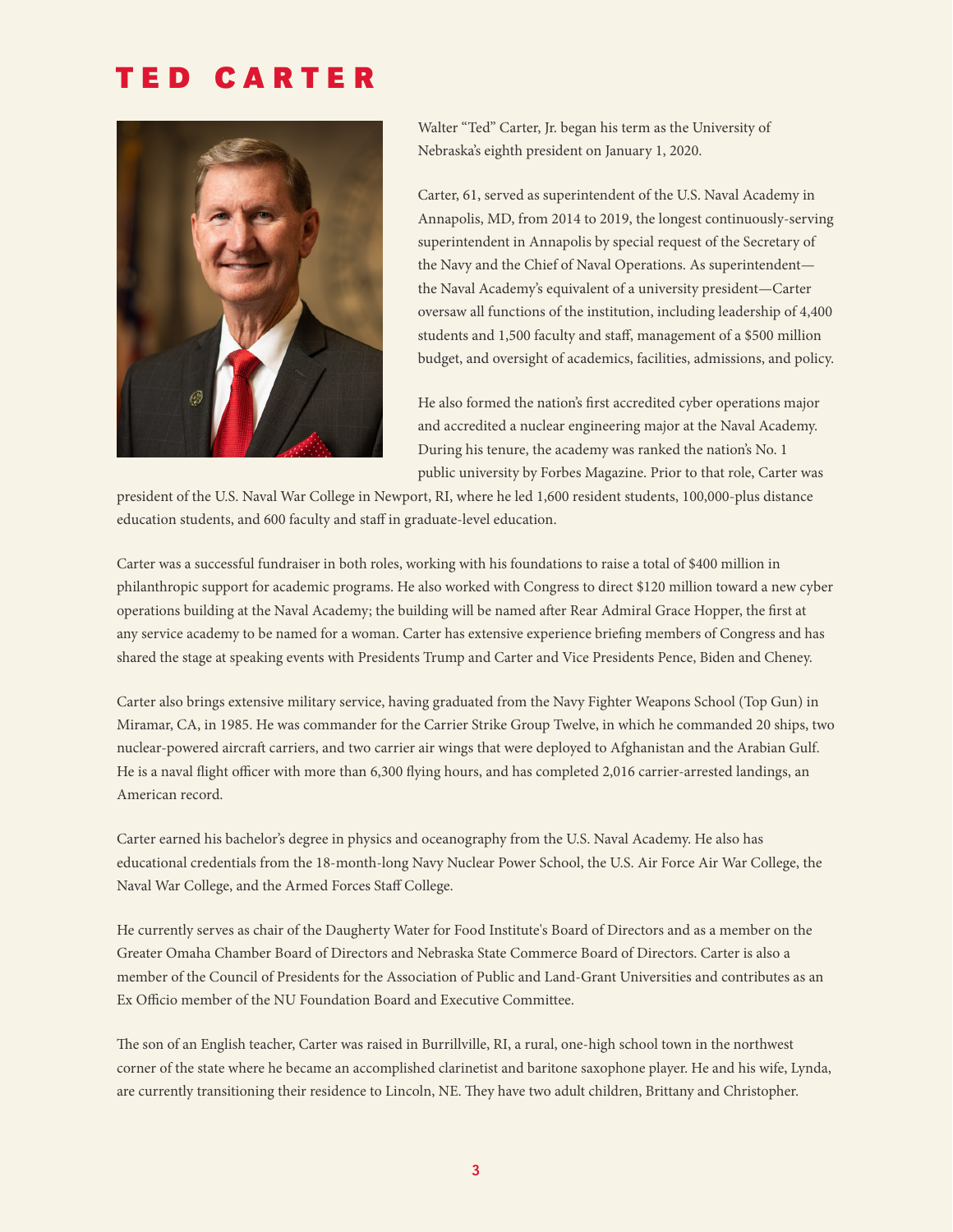# GOVERNOR PETE RICKETTS



Governor Pete Ricketts was sworn in as Nebraska's 40th Governor on January 8, 2015 and reelected to a second term in November 2018.

Over the past five years, Governor Ricketts has worked with the Legislature to deliver over \$1.4 billion in direct property tax relief, dramatically reduce the rate of state spending growth, create new workforce development programming, cut unnecessary red tape to bolster Nebraska's business-friendly climate, and expand international markets for Nebraska's farmers and ranchers. Thanks in part to the Governor's leadership, Nebraska won the Governor's Cup for the most economic development projects per capita three years in a row from 2016 to 2018.

President Donald J. Trump has appointed Governor Ricketts to serve on the Council of Governors and the Advisory Committee for Trade Policy and Negotiations.

Born in Nebraska City and raised in Omaha, Ricketts is the son of an entrepreneur and a school teacher. Governor Ricketts and his wife, First Lady Susanne Shore, have been married for 22 years and live in Omaha. They have three children: Roscoe, Margot, and Eleanor.

Ricketts graduated from Westside High School before attending the University of Chicago where he earned his bachelor's degree in biology and an MBA in marketing and finance. After graduate school, Ricketts returned to Omaha and worked for Union Pacific before working as a customer services representative in his family's business, a company that would eventually become known as Ameritrade. He went on to hold leadership roles in the company including Senior Vice President of Strategy and Business Development, Senior Vice President of Product Development, Senior Vice President of Marketing, President, and Chief Operating Officer (COO).

Prior to his election as governor, he worked to support Nebraska entrepreneurs and startup companies. Ricketts is the founder of Drakon, LLC that supports local entrepreneurs and startup companies. He is also a past board member of TD Ameritrade's Board of Directors and the Chicago Cubs baseball team.

Driven by a desire to give back to his community and create education and job opportunities, Governor Ricketts has taken on leadership roles in local and state associations and organizations. Currently, he serves on the board of the Mid-America Council of the Boy Scouts, as a director of the Nebraska Game and Parks Foundation, a member of the Board of Advisors of Opportunity Education Foundation, a member of the Archbishop's Committee for Development, a member of the Knights of Columbus, and a Knight of the Holy Sepulchre. Governor Ricketts and his family attend St. Margaret Mary's church.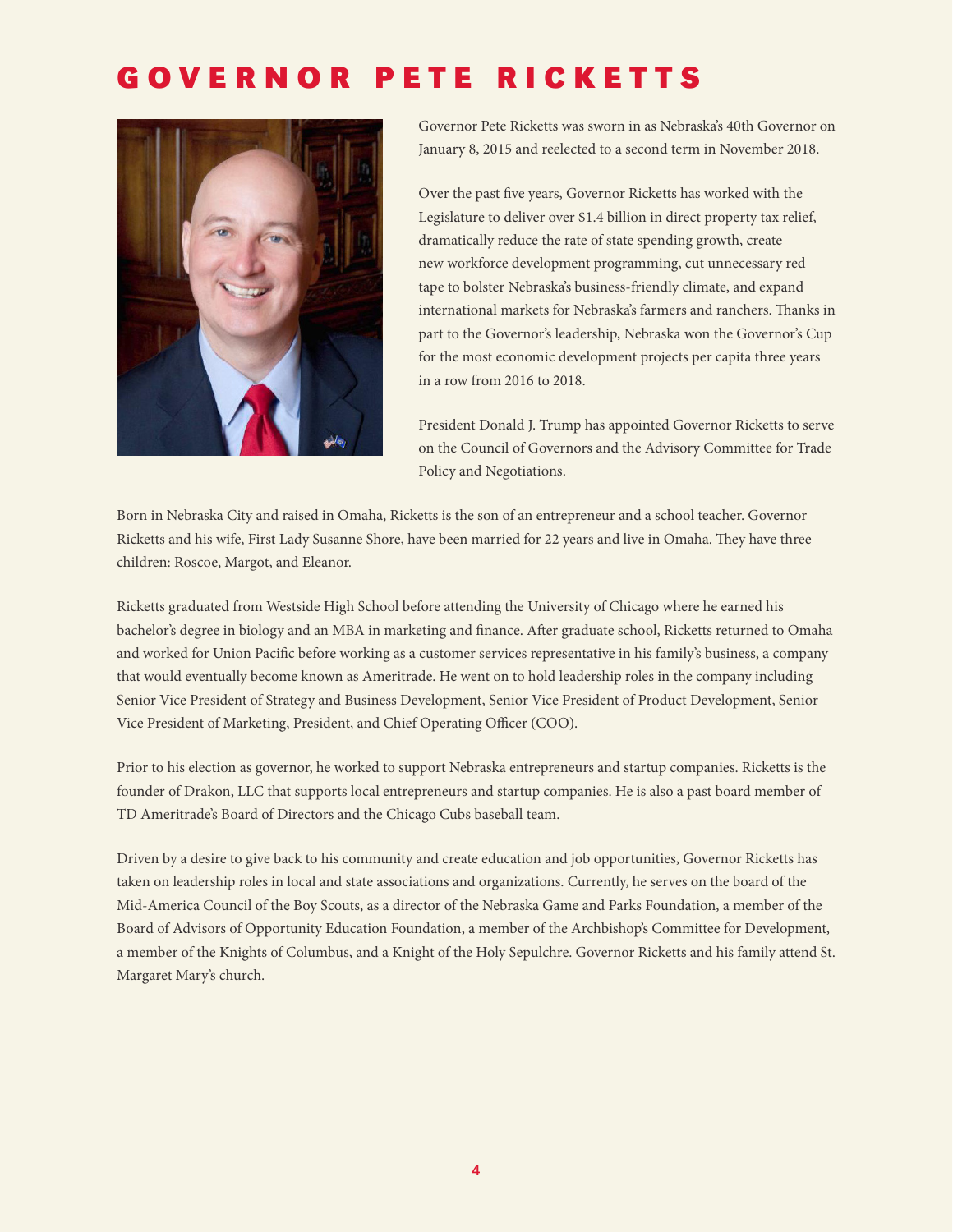## THE UNIVERSITY OF NEBRASKA

The University of Nebraska, the state's only public university, has served Nebraskans through teaching, research, outreach and engagement for over 150 years.

The university was founded on February 15, 1869, less than two years after Nebraska became the nation's 37th state. The goal of this new land-grant university was, "To afford the inhabitants of this state with the means of acquiring a thorough knowledge of the various branches of literature, science, and the arts." This goal has stood the test of time underlying the university's dedication to the education of students, research in a broad range of disciplines, and service to the state's citizens.

The University of Nebraska is comprised of four campuses: the University of Nebraska at Kearney, the University of Nebraska–Lincoln, the University of Nebraska Medical Center, and the University of Nebraska at Omaha. Teaching, scholarly research and creative activity, and statewide outreach are at the heart of the university's work. Each campus has a unique role and mission—and when viewed collectively, give the University of Nebraska a breadth that is hard to match.

The university's four campuses—including an undergraduate-focused campus in Kearney, a leading Big Ten institution in Lincoln, a world-renowned academic health science center with branches across the state, and a metropolitan university in Omaha—are home to 51,000 students and 16,000 faculty and staff. The university also includes many research, extension, and service facilities statewide.

The University of Nebraska strives to be the best public university in the country as measured by the impact it has on the people and the state of Nebraska, and through them, the world. The future of Nebraska is closely tied to that of its only public university, and the university's goal is to build and sustain a Nebraska that offers its citizens educational and economic opportunity and a high quality of life.

Through its faculty, staff and students, the University of Nebraska is working to be a catalyst for change—in the lives of people it serves and as a giant in higher education, nationally and around the world.

#### $\sim$

# PRESIDENTS THROUGH THE YEARS

Clifford M. Hardin: 1968-1969 Durwood B. Varner: 1970–1976 Ronald W. Roskens: 1977–1989 Martin A. Massengale: 1989–1990 (Interim) Martin A. Massengale: 1991–1994 L. Dennis Smith: 1994–2004 James B. Milliken: 2004–2014 James R. Linder: 2014–2015 (Interim) Hank M. Bounds: 2015–2019 Susan M. Fritz: 2019 (Interim)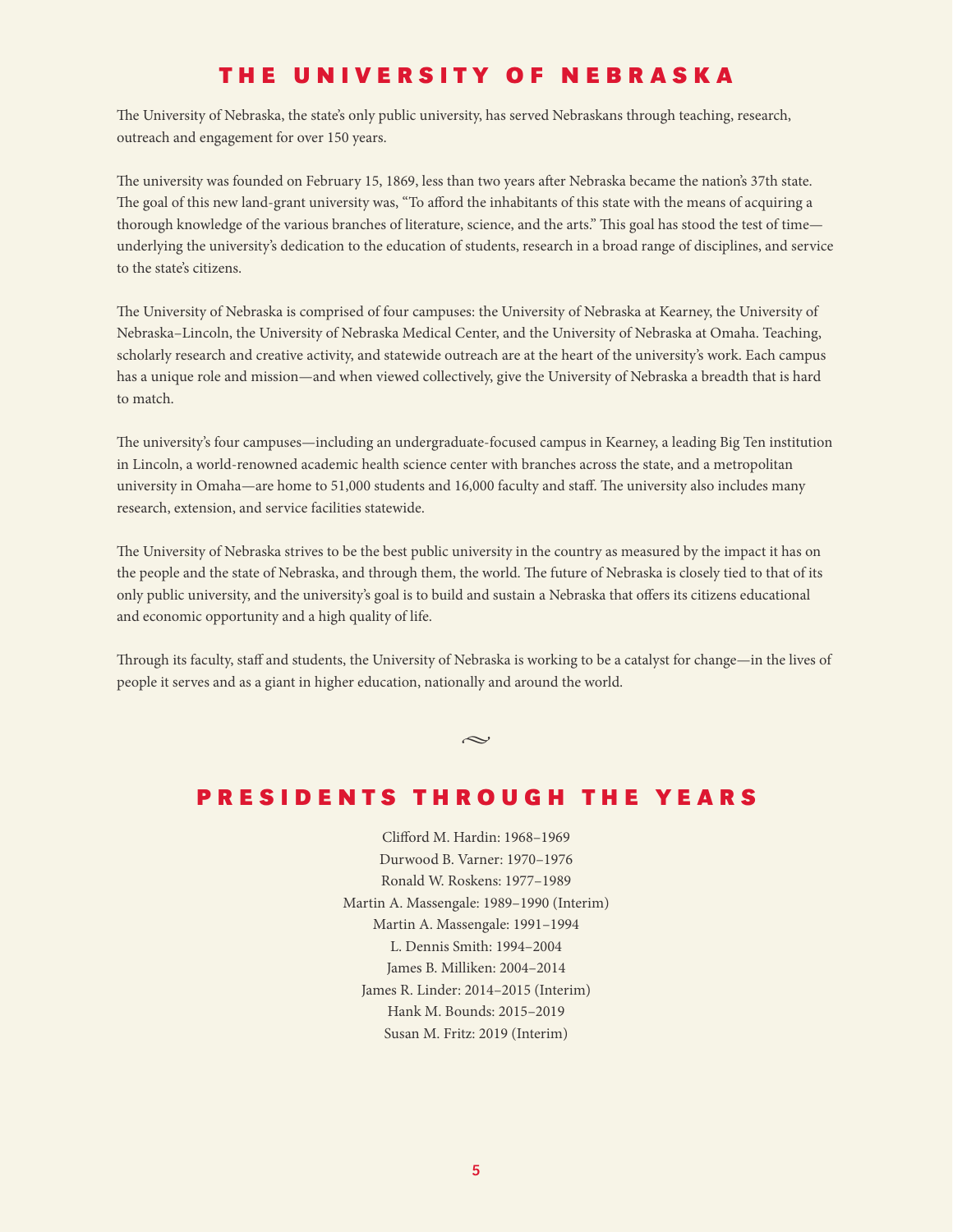#### UNIVERSITY BOARD OF REGENTS

James D. Pillen, D.V.M. *District 3—Columbus Chair, Board of Regents*

Paul R. Kenney *District 6—Amherst Vice Chair, Board of Regents*

Timothy F. Clare, J.D. *District 1—Lincoln*

Howard L. Hawks, M.B.A. *District 2—Omaha*

Elizabeth O'Connor, J.D. *District 4—Omaha*

Robert A. Phares *District 7—North Platte* Robert M. Schafer, J.D. *District 5—Beatrice*

Barbara E. Weitz, M.P.A., M.S.W. *District 8—Omaha*

Max Beal *University of Nebraska at Kearney*

Veronica Miller *University of Nebraska–Lincoln*

Jabin Moore *University of Nebraska at Omaha*

Tom Schroeder *University of Nebraska Medical Center*

#### UNIVERSITY OF NEBRASKA ADMINISTRATION

 $\sim$ 

Ted Carter *President*

Phil Bakken, M.B.A. **Chief of Staff** 

Bret R. Blackman *Vice President for Information Technology and Chief Information O*"*cer*

Michael J. Boehm, Ph.D. *Vice President and Harlan Vice Chancellor for the Institute of Agriculture and Natural Resources*

> Susan M. Fritz, Ph.D. *Executive Vice President and Provost Dean of the Graduate College*

Jeffrey P. Gold, M.D. *Chancellor University of Nebraska Medical Center and University of Nebraska at Omaha*

Ronnie D. Green, Ph.D. *Chancellor University of Nebraska–Lincoln*

Michael Justus *Associate Vice President and Director of Internal Audit & Advisory Services*

Chris J. Kabourek, M.B.A. *Vice President for Business and Finance and Chief Financial O*"*cer*

 Douglas A. Kristensen, J.D. *Chancellor University of Nebraska at Kearney*

Heath M. Mello *Vice President for External Relations*

Stacia L. Palser, J.D. *Interim Corporation Secretary*

James P. Pottorff, J.D. *Vice President and General Counsel*

 $\sim$ 

### UNIVERSITY OF NEBRASKA FOUNDATION

Brian F. Hastings **President and Chief Executive Officer**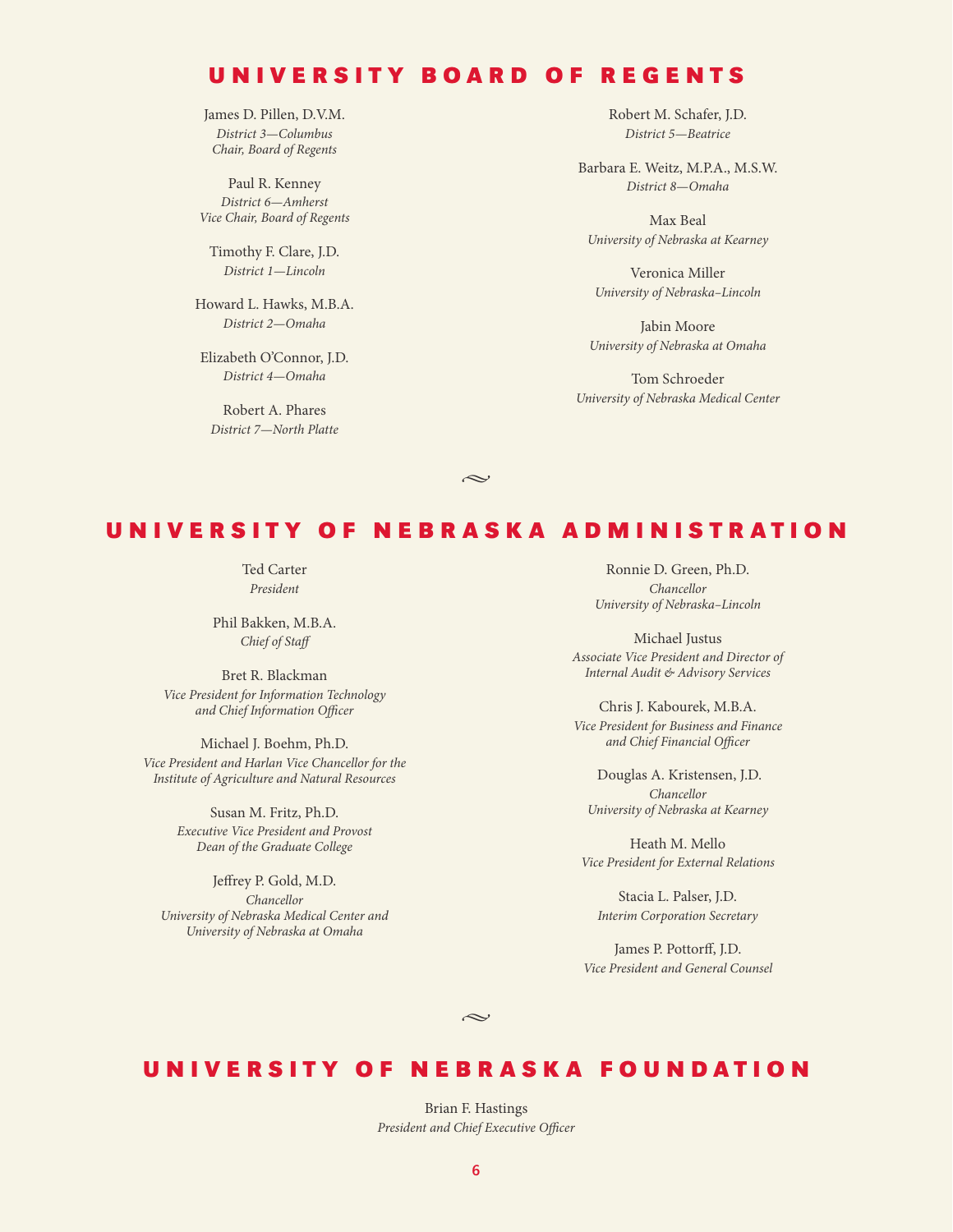#### INVESTITURE PLANNING COMMITTEE

Phil Bakken, M.B.A. *Chief of Sta*! *University of Nebraska*

Anne Bowen, M.P.A. *Senior Assistant to the Chancellor University of Nebraska Medical Center*

Erin Cooper *Executive Assistant and Project Coordinator University of Nebraska*

Mary Crawford *External Relations Coordinator Nebraska College of Technical Agriculture*

> Lynn DeLine *Bookstore Department Manager University of Nebraska–Lincoln*

Robert Gorman, Ph.D. *Head Marshal University of Nebraska–Lincoln* 

Matt Hammons, M.A. *Assistant Vice President for External Relations Director of Federal Relations University of Nebraska*

> Shelley Harrold *Administrative Associate University of Nebraska*

Melissa Lee **Chief Communication Officer** *University of Nebraska*

Heath M. Mello *Vice President for External Relations University of Nebraska*

Katie Mims *Events Associate and Project Coordinator University of Nebraska*

Melanie Nunez, M.B.A. *Director of Visitors Center and Special Events University of Nebraska–Lincoln* 

Jackie Ostrowicki *Assistant Vice President for External Relations Director of Marketing and Strategic Communications University of Nebraska*

> Jenny Reeser *Committee Chair Director of Events University of Nebraska*

Ryan Rothman *Senior Marketing Associate University of Nebraska*

Sergio H. Ruiz, D.M.A. *Director, Glenn Kor*! *School of Music University of Nebraska–Lincoln*

Jayne Sutton *Executive Assistant to the President University of Nebraska*

Corrie Svehla *Special Events and Projects Manager University of Nebraska*

Denise Todd, M.A. *Director of Events and Recognition University of Nebraska Foundation*

Jennifer Walcutt *Director of Events University of Nebraska at Omaha* 

Annette Wetzel, M.A. *Executive Director of Special Events and Protocol University of Nebraska–Lincoln*

Renae Zimmer *Assistant Director of Leadership and Student Engagement University of Nebraska at Kearney*

## ACKNOWLEDGMENTS

 $\sim$ 

#### THE PALLADIUM BRASS

Mike Thompson – Trumpet Tom Kelly – Trumpet Dr. Alan Mattingly – Horn Dr. Scott Anderson – Trombone Bo Atlas – Tuba

#### UNIVERSITY OF NEBRASKA–LINCOLN MARSHALS

Robert Gorman, Ph.D., *College of Arts and Sciences, Head Marshal* Vanessa B. Gorman, Ph.D., *College of Arts and Sciences* Jeffrey Rudy, Ph.D., *College of Education and Human Sciences* Ann Tschetter, Ph.D., *College of Arts and Sciences*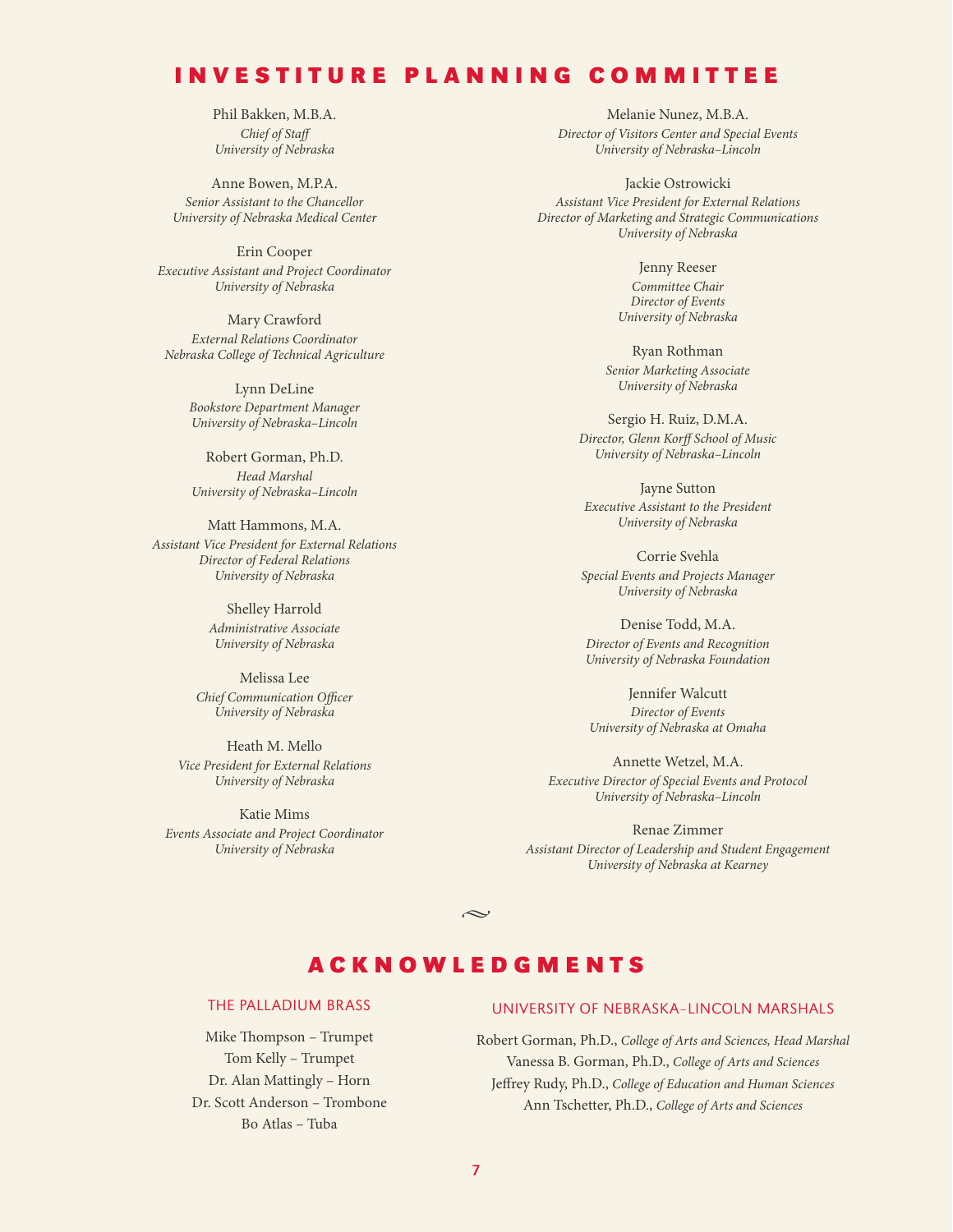### ABOUT THE CARTER FAMILY



Behind every great leader stands a strong, adaptable, supportive family.

Lynda Kohlhepp met her future husband, Ted Carter, in 1979 on the grounds of the U.S. Naval Academy at a hockey game. He was one of the hockey players and a U.S. Naval Academy midshipman, and she was studying at the University of Maryland. They married three years later in 1982, a year after Ted graduated from the Naval Academy and the year Lynda graduated from Maryland with a degree in sociology and statistics.

During the family's 38 years of service in the U.S. Navy, Ted and Lynda and their children, Brittany and Christopher, moved over 20 different times—including two moves to Japan. Their most recent military assignment was in Annapolis, MD, from 2014-2019 during Ted's tenure as superintendent at the U.S. Naval Academy, his alma mater.

In 2019, the Carters retired from their life in the military. They packed up their home in Annapolis, and moved to Suffolk, VA. In 2020, Ted and Lynda embarked on yet another adventure—moving once again, this time to Lincoln, NE, where Ted had been selected as the eighth president of the University of Nebraska.

The Carters' daughter, Brittany, currently resides in Bend, OR, and works as a community outpatient therapist. Their son, Christopher, lives in Denver, CO, and works as a cybersecurity engineer at a technology company.

# U N I V E R S I T Y O F N E B R A S K A ' S FIVE-YEAR STRATEGY

"This is a transformative time for higher education. We can choose to meet this moment and be the kind of university that will grow and prosper well into the future." *— University of Nebraska President Ted Carter* 

Today at this investiture ceremony, President Carter will share his five-year strategy for the University of Nebraska. A university-wide team of students, faculty and staff helped guide the development of the strategy, which articulates ambitious goals for growth and value over the next five years and lays the groundwork for the University's ongoing success.

**To "nd out more and to read the plan, visit nebraska.edu/"ve-year-strategy.**